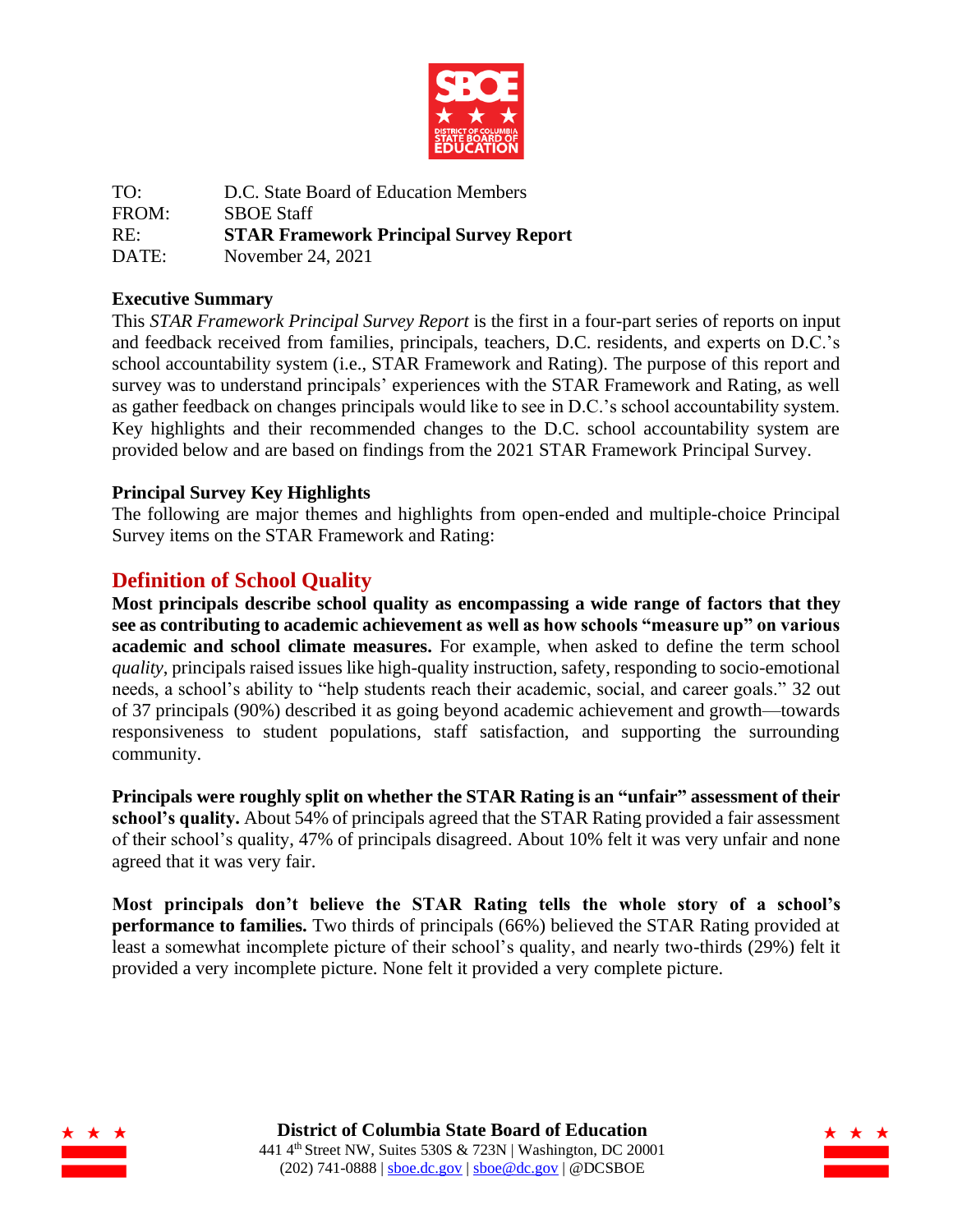## **Impacts on School/Principals**

**Principals are more likely to provide negative examples of the impacts the STAR Rating has had on their ability to lead their schools, as well as actions, behaviors, and school policies, compared to those that described positive impacts.** Out of 37 open-ended responses, 22 principals (59%) named negative impacts. For example, this group of principals said the STAR Rating shifted the school's focus *away from* desired whole child/holistic<sup>1</sup> areas of education and mostly towards academic achievement (38 percent); 27% of responding principals also reported that the STAR Rating put stress and pressures on them to increase or maintain their number of stars.

Out of 27 responding principals, 11 (41%) describing *negative* impacts the STAR Rating made on their school's *actions, behaviors, and school policies*, five (19%) cited added pressure to market their schools to communities and brace for enrollment issues. Only seven (21%) provided positive impacts like motivating staff to close opportunity gaps at their schools.

**Most principals agreed the STAR Rating causes an excessive amount of attention to be paid to English language arts (ELA)/math than that of other subjects like art and social studies.** <sup>2</sup> Most principals (40%) felt that an excessive amount of attention is paid to ELA/math test scores than other subjects (e.g., science, electives, etc.) or other student needs and only a few (8%) felt an appropriate amount of attention was paid to ELA/math test scores.

## **School Accountability Indicators**

**Most principals selected academic growth and non-academic achievement indicators<sup>3</sup> over academic achievement indicators when asked what they generally wanted to see reflected in the STAR Framework and DC School Report Card.** Of the indicators principals want to see included in the **STAR Framework**, *the top three most popular* were:

- 1. Academic growth on ELA/math (50%)
- 2. A measure of socio-emotional learning (46%)
- 3. Student safety (44%)

The *three least popular* indicators were:

- 1. Teacher/staff retention (12%)
- 2. Suspension rates (14%)
- 3. Students' SAT scores (19%)

<sup>3</sup> See Footnote 8 under Question 16 in Findings for a full list of indicators and distinction between academic and non-academic indicators.



#### **State Board of Education of the District of Columbia**

441 4th Street, NW ~ Suites 530S & 723N ~ Washington, DC 20001 ~ (202) 741-0888 [www.sboe.dc.gov](http://www.sboe.dc.gov/) [~ sboe@dc.gov](mailto:sboe@dc.gov) ~ facebook.com/dcstateboard ~ @DCSBOE

<sup>&</sup>lt;sup>1</sup> Throughout this report, the concept of a whole child approach to education will refer to school policies, practices, and relationships that ensure students are healthy, safe, engaged, supported, and challenged. The concept of a holistic approach to education is based on principals' responses describing balancing ELA/math proficiency with well-rounded education such as arts, science, physical education, and socio-emotional learning opportunities. <sup>2</sup> The usage of *than* was a misprint in the original Principal Survey Question 12, and so could only be interpreted how it was displayed to participants. The survey item was intended to ask whether an excessive amount of attention is paid to ELA/math test scores *at the expense of* other subjects.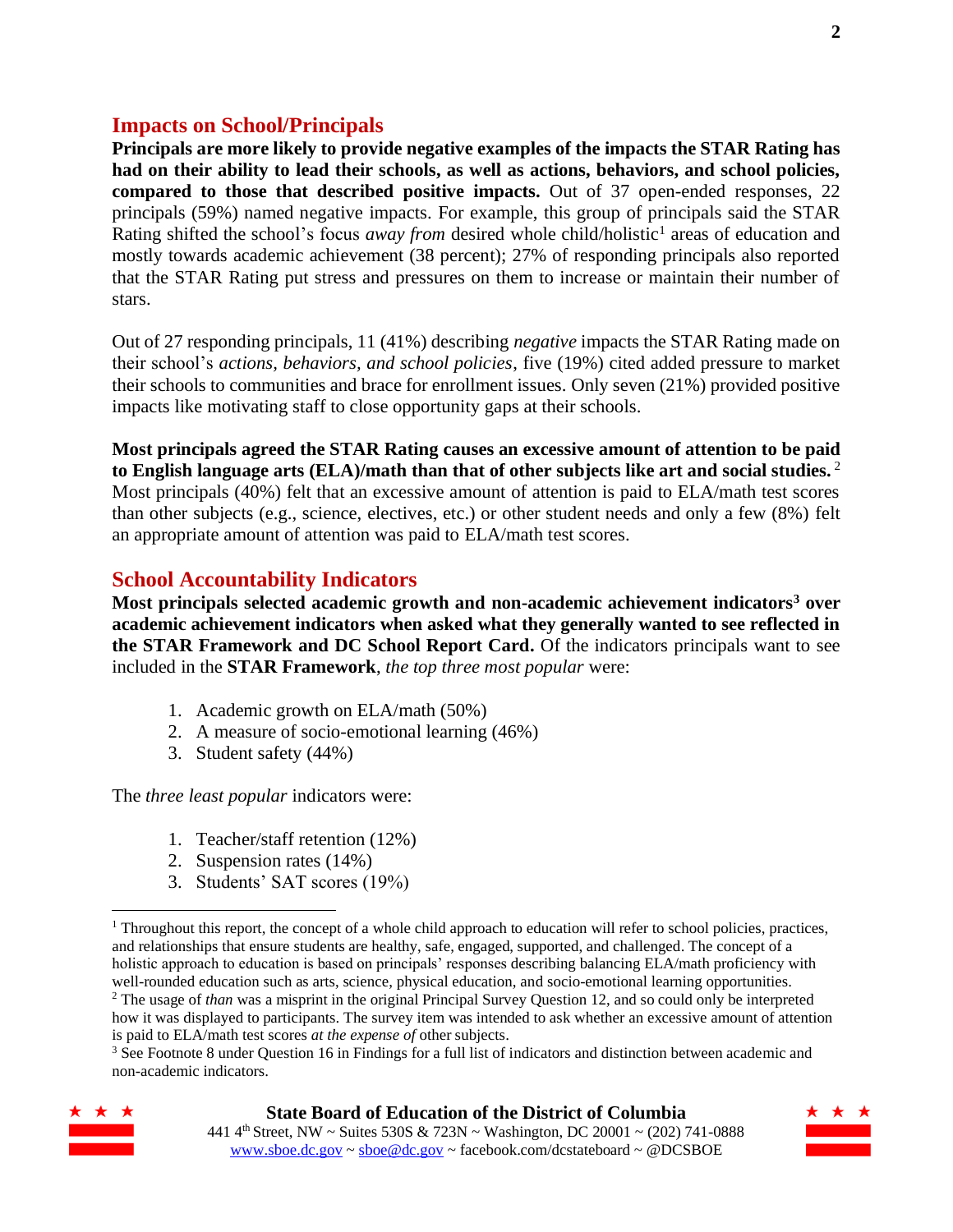- 1. Student safety (72%)
- 2. Students' SAT scores (67%)
- 3. Teacher/staff retention (62%)

The *three least popular* indicators<sup>4</sup> were:

- 1. 4-year graduation rate (33%)
- 2. A measure of a well-rounded curriculum (38%)
- 3. School climate indicator (42%)

**Most principals said that non-academic STAR Framework indicators that focused on whole child education and student/family satisfaction would provide a more accurate picture of their school's quality.** The following were *the top three indicators* that 20 responding principals said would accurately portray their school's quality:

- 1. Student-centered indicators (i.e., individual education plan (IEP) progress, language immersion, etc.) (50%)
- 2. Student/parent satisfaction (30%)
- 3. Resources and services available at the school (i.e., wraparound services, structural integrity of the building, etc.) (25%)

**Among responding principals' indicators deemed most important in better serving specific student population/community, none fell under academic achievement.** In an open-ended question asking principals to provide the most important indicators to include in the STAR Framework that would support the needs of specific student populations and/or communities, 23 responding principals provided the following *top three indicators*:

- 1. Student/family satisfaction and school climate metrics (52%)
- 2. Growth on academic assessments (48%)
- 3. Quality and training amongst school staff (22%)

**Most principals pointed to academic achievement/proficiency as an indicator they felt detracted from supporting the needs of specific student populations and/or communities.** Out of 26 responses 15 principals (58%) shared academic achievement indicators detracted from supporting the needs of specific student populations and/or communities; attendance and enrollment indicators were mentioned as well (19%).

<sup>4</sup> Those chosen the least from a list of indicators.



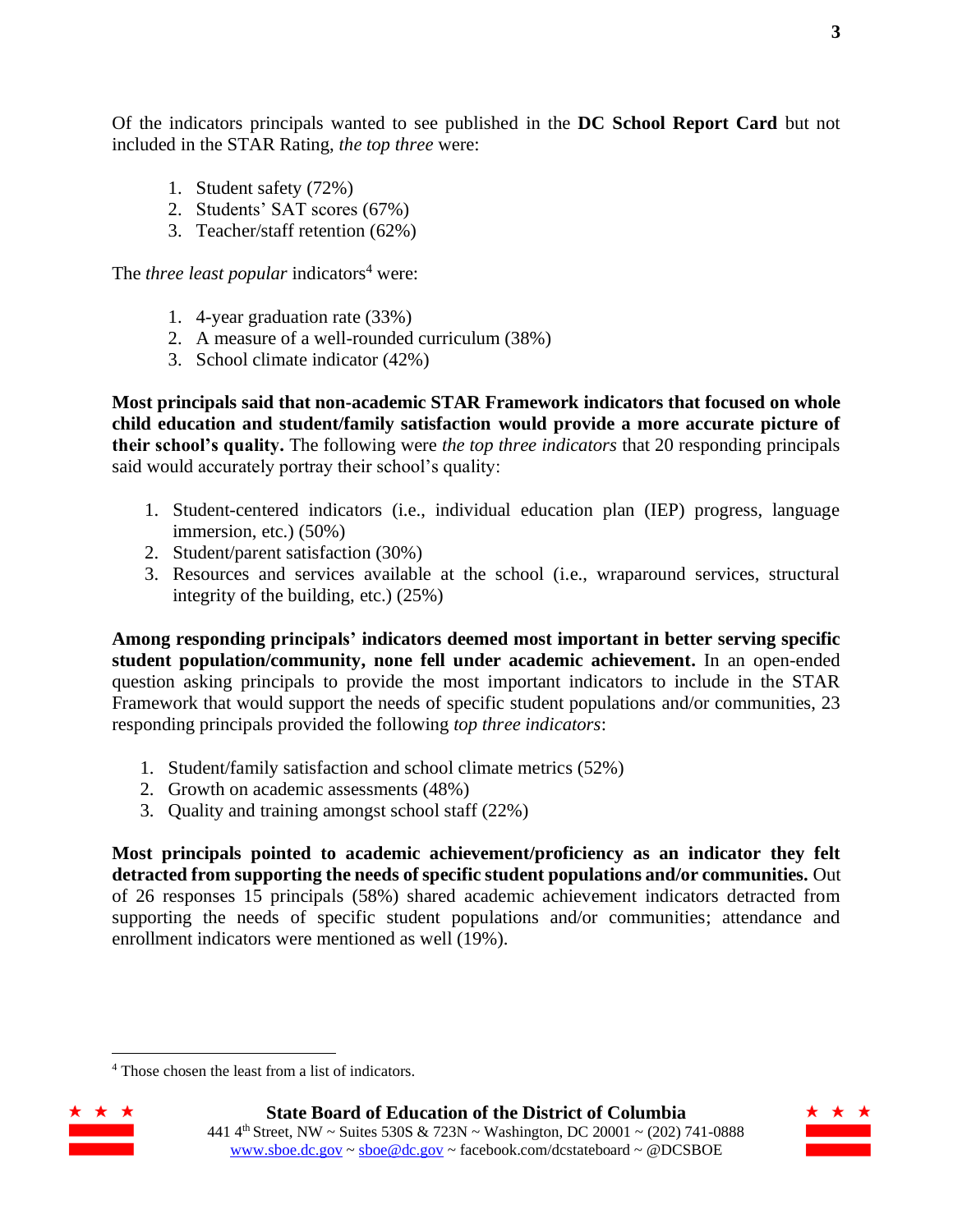## **School Support Systems**

**Most principals reported not receiving supports based on their schools 2019 STAR Rating.** When asked whether they received supports (e.g., extra funding, teacher training, materials/supplies, tutors) based on their schools 2019 STAR Rating, 68% said they did not.

**A majority of principals suggested either tying assistance to indicators or being more mindful of student sub-groups.** Out of 21 principal responses, most (29%) suggested tying supports to STAR Framework indicators, rather than the STAR Rating itself, while 24% recommended using the STAR Framework student subgroups to identify areas of need.



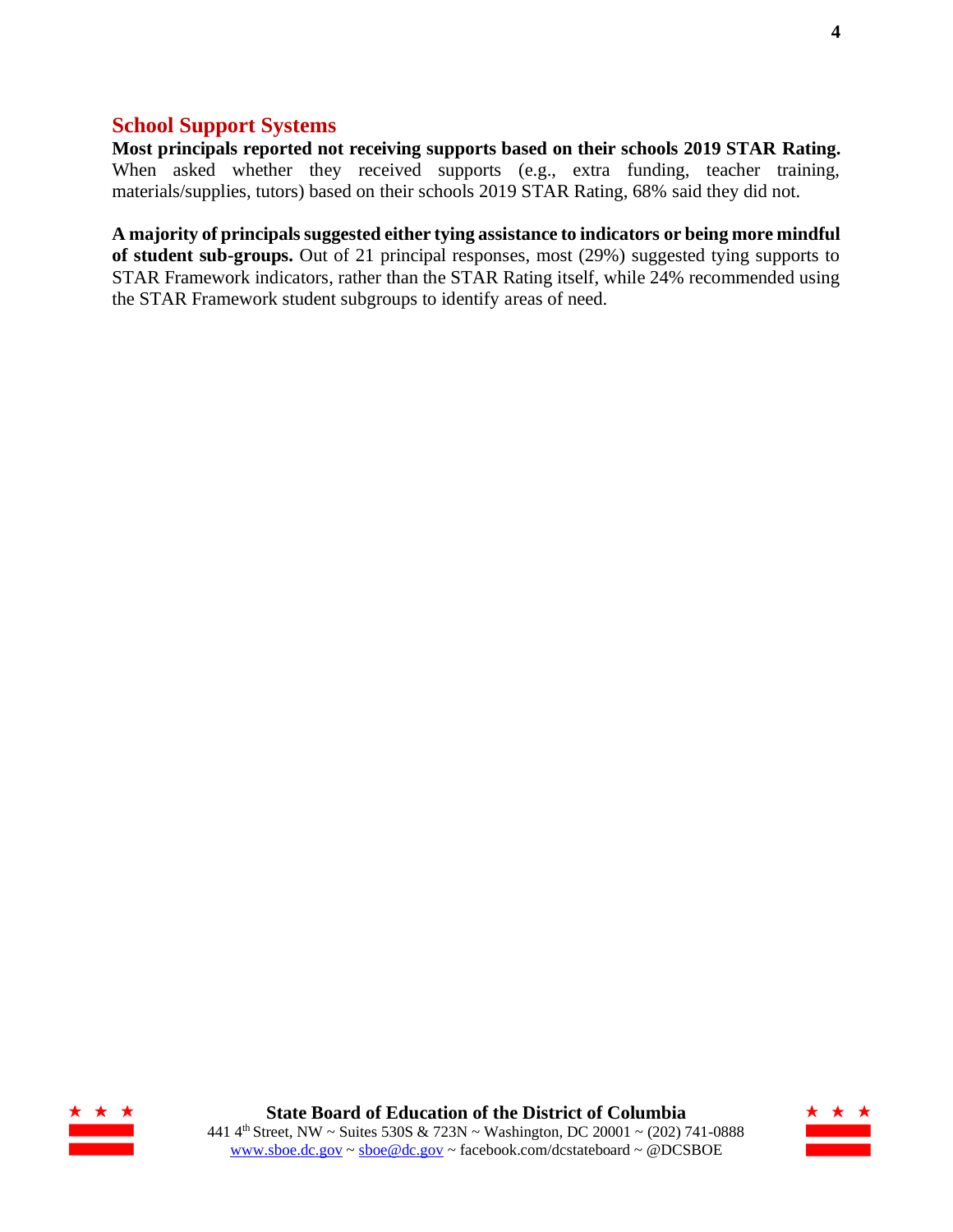

## Table of Contents

| Question 11 – Level of Fairness the STAR Rating provides as an Assessment of School                                                                                                        |  |
|--------------------------------------------------------------------------------------------------------------------------------------------------------------------------------------------|--|
| Ouestion 12 - Amount of Attention Paid to ELA/Math Test Scores and That of Other Subjects                                                                                                  |  |
| Question 13 – Level of Completeness the STAR Rating Conveys to Families About Their                                                                                                        |  |
|                                                                                                                                                                                            |  |
| Question 15 – Impacts the STAR Rating has Made on Principal's Ability to Lead at Their                                                                                                     |  |
| Question 16 – Indicators That Would Provide an Accurate Picture of School Quality 11                                                                                                       |  |
| Question 17 – Indicators That Should be Included in the STAR Rating or Publicly Reported                                                                                                   |  |
| Question 18 – Indicators that Help Principals Focus on Supporting Their School's Specific                                                                                                  |  |
| Question 19 – Metrics that Detracted from Helping Principals Focus on Focus on Supporting                                                                                                  |  |
| Question 20 – Weighting of Academic Proficiency Scores in the STAR Framework 14                                                                                                            |  |
|                                                                                                                                                                                            |  |
| Question 22 – How, if at all, do you recommend connecting a school's rating to its getting                                                                                                 |  |
| Question 23 - Please share any thoughts you have on creating a better connection between a<br>school's STAR Rating and the assistance it would get (from OSSE, the school's LEA, etc.). 16 |  |
| Question 25 – Please note any thoughts you have and what, if anything, can be done to                                                                                                      |  |
|                                                                                                                                                                                            |  |
|                                                                                                                                                                                            |  |



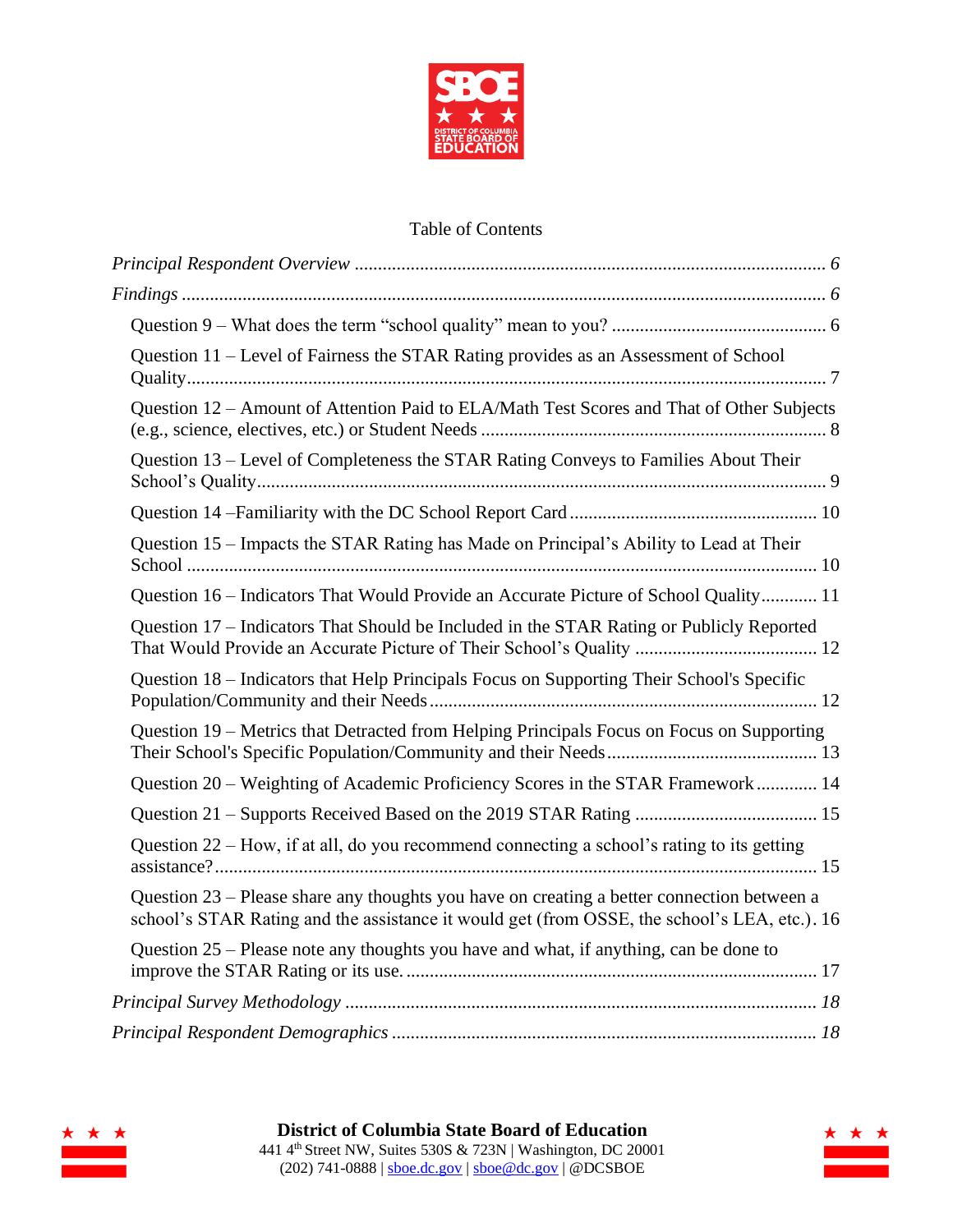#### <span id="page-5-0"></span>**Principal Respondent Overview**

A total of 42 principals completed the Principal Survey, and their responses have been analyzed below. 5 In order for a principal's responses to be considered, participants needed to have at least 2 years of experience serving as a school leader in D.C.

Of the 42 respondents who fully completed the survey, elementary school principals, had the largest representation, making up over half of respondents (n=23). Nearly half of respondents serve at DC Public Schools (DCPS) (n=22), the other half serve at public charter schools (n=20). Most respondents (n=34) reported serving at Title I schools. Lastly, nearly half of respondents (n=23) had 5–10 years of experience leading schools in D.C. Table 1 below provides a demographic breakdown of principal respondents.<sup>6</sup>

| <b>Title I Status</b>         | # of Responses | % of Responses | <b>STAR Rating</b><br><b>Breakdown</b> | # of Responses | % of Responses |               | <b>Years Working as</b><br># of Responses<br>a Principal in DC |
|-------------------------------|----------------|----------------|----------------------------------------|----------------|----------------|---------------|----------------------------------------------------------------|
| <b>Title I</b>                | 34             | 81.0%          | 1 star                                 | $\sim$         | 5%             | 1 year        |                                                                |
| Not Title I                   |                | 19.1%          | 2 stars                                |                | 19%            | 2 years       |                                                                |
| <b>School Type</b>            | # of Responses | % of Responses | 3 stars                                | 8              | 19%            | 3 years       |                                                                |
| DCPS + DCPS Alternative       | 20             | 48%            | 4 stars                                | 12             | 29%            | 4 years       | 6                                                              |
| Charter + Charter Alternative | 22             | 52%            | 5 stars                                |                | 10%            | 5-10 years    | 23                                                             |
| Ward                          | # of Responses | % of Responses | I do not recall                        |                | 10%            | $11-20$ years | 3                                                              |
| Ward 1                        |                | 17%            | Not applicable.                        |                | 10%            | 20+years      |                                                                |
| Ward 2                        |                | 5%             | <b>Grade Bands</b>                     | # of Responses | % of Responses |               |                                                                |
| Ward 3                        |                | 5%             | Elementary School                      | 23             | 55%            |               |                                                                |
| Ward 4                        | Q              | 21%            | Middle School                          | 9              | 21%            |               |                                                                |
| Ward 5                        |                | 12%            | High School                            |                | 12%            |               |                                                                |
| Ward 6                        |                | 7%             | <b>Education Campus</b>                | $\mathcal{D}$  | 12%            |               |                                                                |
| Ward 7                        |                | 17%            |                                        |                |                |               |                                                                |
| Ward 8                        |                | 17%            |                                        |                |                |               |                                                                |

#### <span id="page-5-1"></span>**Findings**

The following are findings from each of the 16 survey questions and reflect only those respondents who fully completed the survey (n=42 principals).

#### <span id="page-5-2"></span>*Question 9* – What does the term "school quality" mean to you?

Asked what school quality means to them, 32 out of 37 principals (90%) described school quality in terms of responsiveness to student populations, staff satisfaction, and supporting the surrounding community.

#### Sample Quotes

*"School quality refers to the organization's ability to serve its students, staff, and families as a healthy, joyful place of learning. High levels of school quality are indicated by happy students who are prepared academically, socially, and emotionally for the next steps, low attrition, financial stability, loyal staff, and a unified mission."*

<sup>&</sup>lt;sup>6</sup> The State Board recognizes the limitations of this survey's findings due to the overall sample size of responding principals and over/underrepresentation of principal groups responding to survey items. However, this report, as mentioned in the Executive Summary, will accompany three other reports based on feedback from educators, school accountability experts, general D.C. residents, State Board members, and further feedback from principals engaged in D.C. State Board of Education outreach events/public meetings.

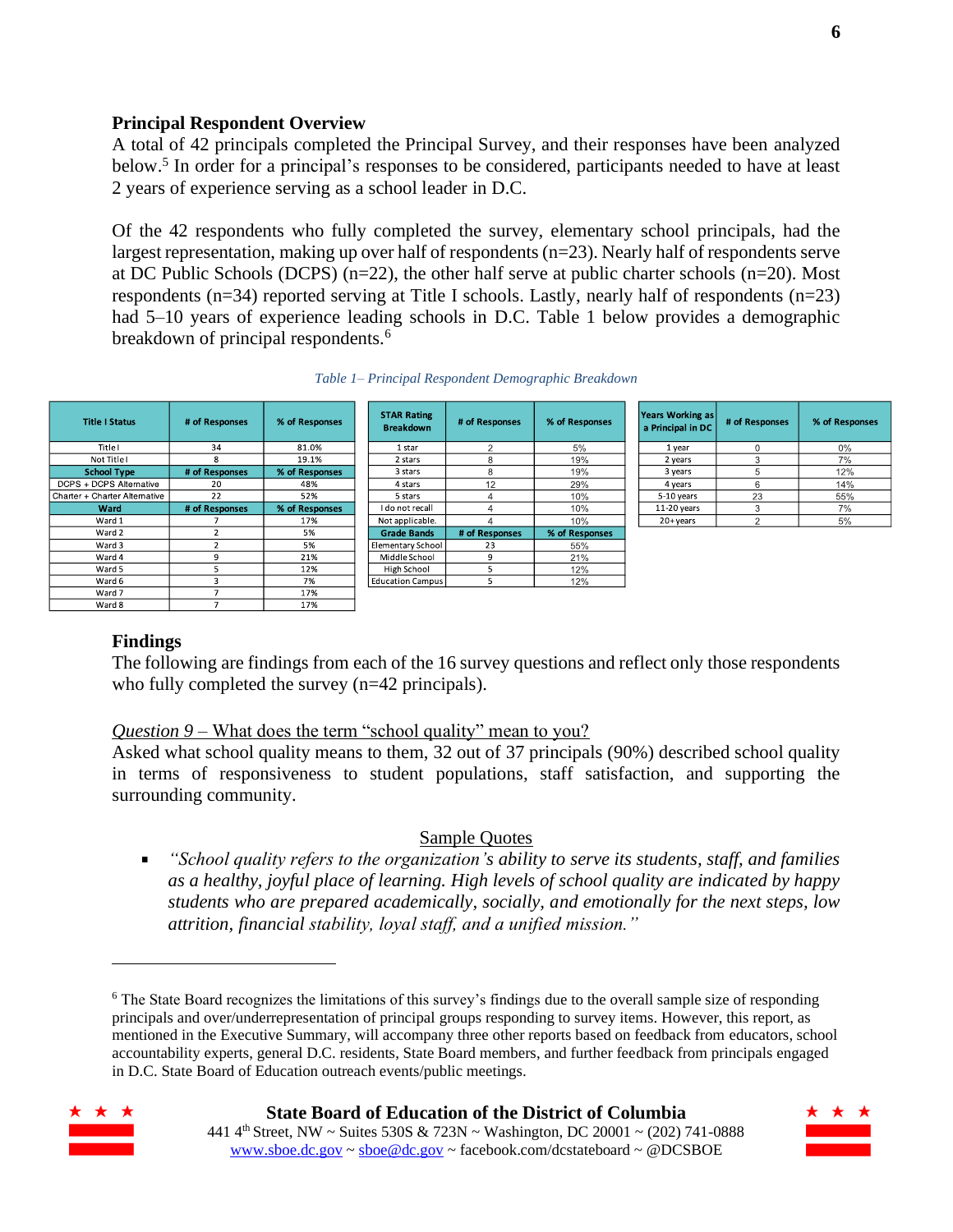- *"How strong our mission and educational philosophy is, and how well we engage, instruct, and support our students in line with that philosophy."*
- $\mathbf{u}$  . *Schools that equip students to achieve academic and social-emotional success to their fullest abilities. They have teachers and leaders who demonstrate deep content and pedagogical knowledge to serve and equip their communities."*

<span id="page-6-0"></span>*Question 11 – Level of Fairness the STAR Rating provides as an Assessment of School Quality* About half of principals (47%) felt the STAR Rating provides an unfair to very unfair assessment of their school's quality. No principals felt it was a very fair assessment of their school's quality. (See *Figure 1* below).



*Figure 1- Level of Fairness the STAR Rating provides as an Assessment of School Quality*



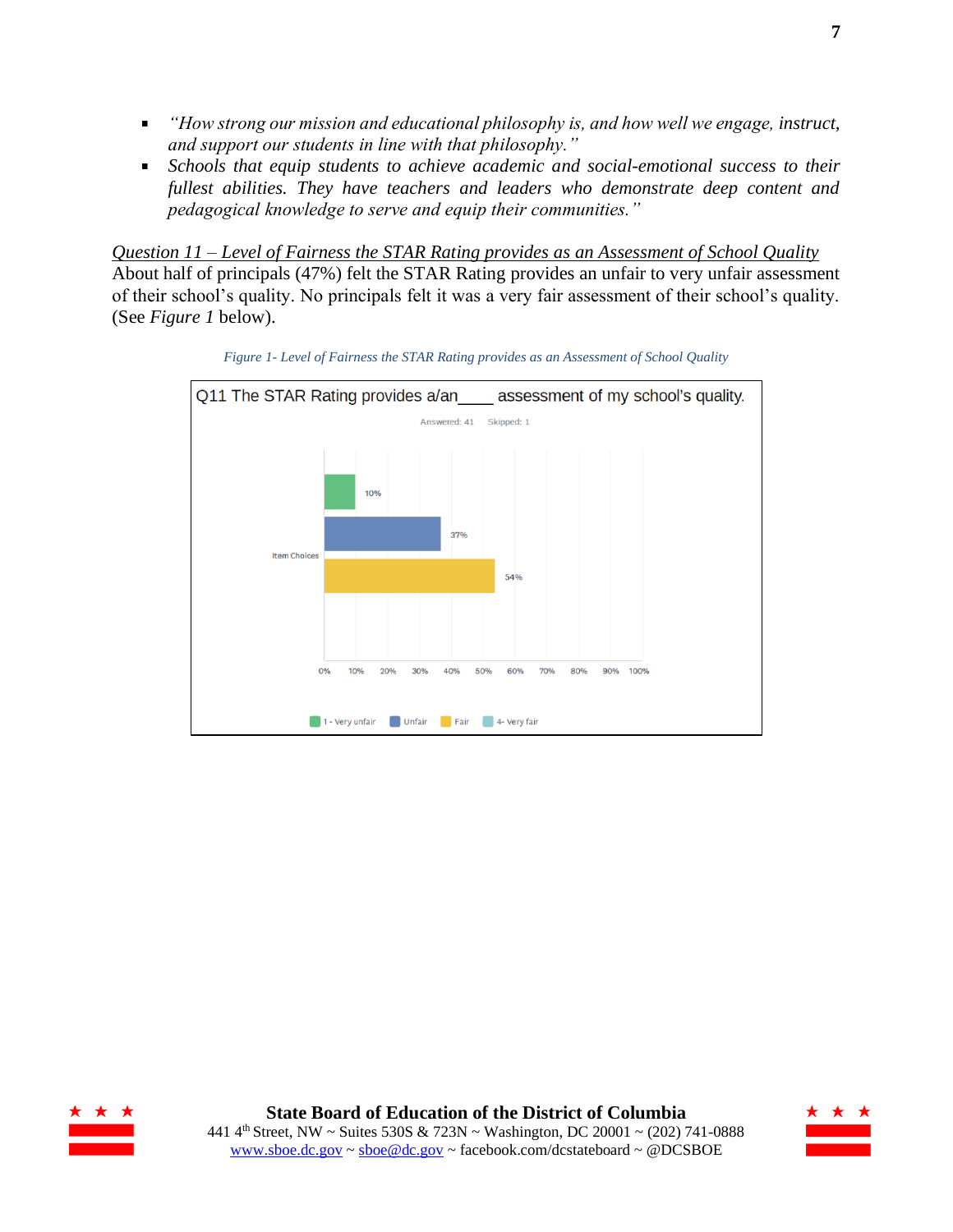

<span id="page-7-0"></span>*Question 12* – Amount of Attention Paid to ELA/Math Test Scores and That of Other Subjects (e.g., science, electives, etc.) or Student Needs<sup>7</sup>

A plurality of principals (40%) felt that an excessive amount of attention is paid to ELA/math test scores than other subjects (e.g., science, electives, etc.) or other student needs. Only a few (8%) felt an appropriate amount of attention was paid to ELA/math test scores (see *Figure 2 below*).



#### *Figure 2- Completeness the STAR Rating Conveys to Families About Their School's Quality*

<sup>&</sup>lt;sup>7</sup> See Footnote 2 in the Key Highlights section for an explanation of this survey question's wording.



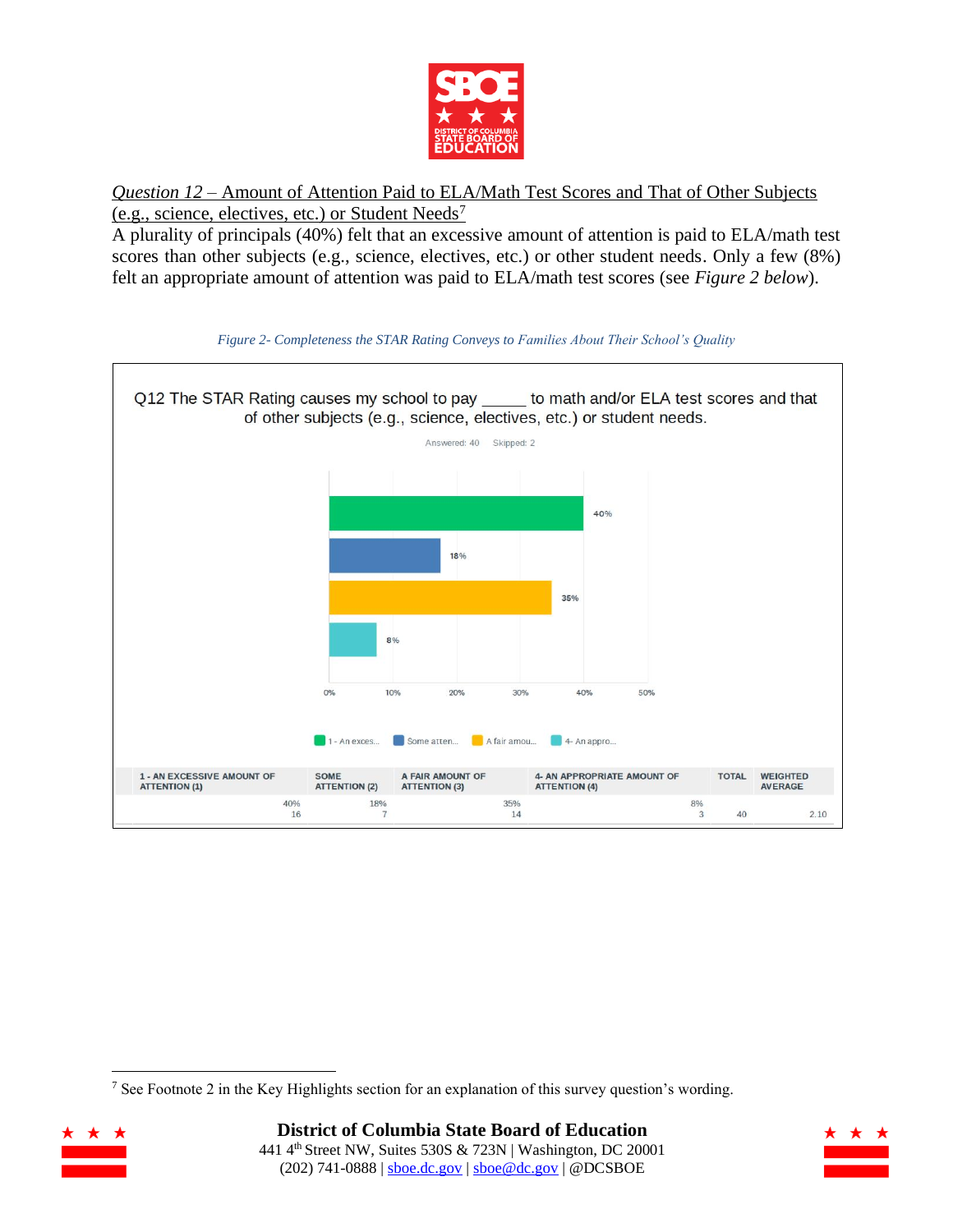

<span id="page-8-0"></span>*Question 13* – Level of Completeness the STAR Rating Conveys to Families About Their School's Quality

Most respondents (66%) felt the STAR Rating provides at least a somewhat incomplete picture of their school's quality to families who are choosing a school for their children; nearly a third of respondents (29%) said it provided a very incomplete picture of their school's quality, while none said it provided a very complete picture. See *Figure 3* below.



*Figure 3- Level of Completeness the STAR Rating Conveys to Families About Their School's Quality*



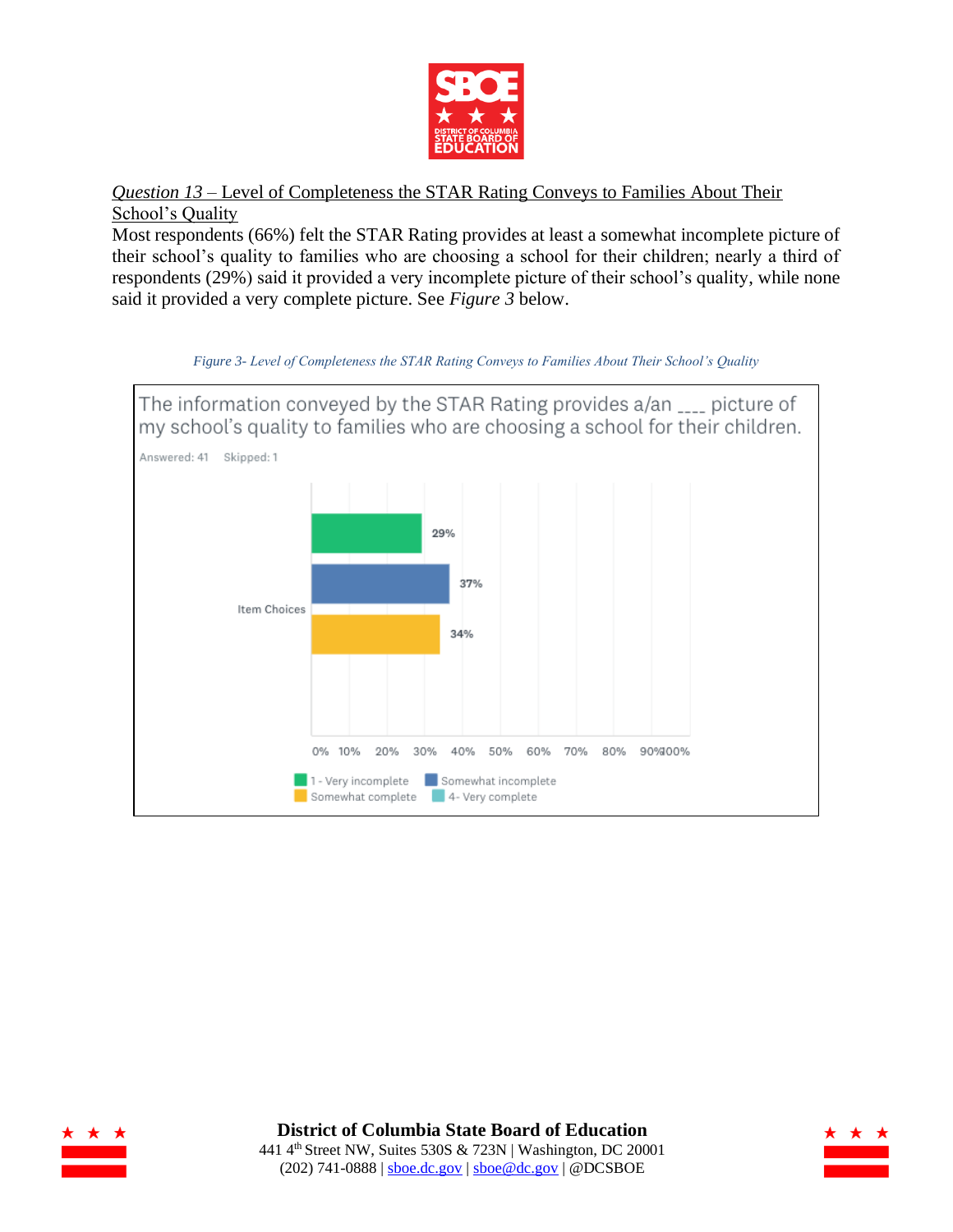

<span id="page-9-0"></span>*Question 14* –Familiarity with the DC School Report Card

All responding principals were at least slightly familiar with the DC School Report Card, with 20 principals (49%) saying they were very familiar with it (see *Figure 4* below).



*Figure 4 - Question 14: Familiarity with the DC School Report Card*

<span id="page-9-1"></span>*Question 15* – Impacts the STAR Rating has Made on Principal's Ability to Lead at Their School The STAR Rating made mostly negative impacts on principals' ability to lead, with 22 out of 37 (59%) respondents providing negative experiences. Most comments categorized as negative described the STAR Rating as causing the school to shift away from whole child/holistic areas of education and mostly towards academic achievement (38%). Principals also reported the STAR Rating putting stress and pressures on them to increase or maintain their number of stars (27%).

Out of the five principals (14%) who shared positive experiences of the STAR Rating. Four principals (11%) said that it helped them use data to make decisions, especially for student subgroups.

The remaining 11 principals (30%) shared that the STAR Rating made little to no impact on their school—seven (7) out of these 11 principals belonged to public charter schools.

## Sample Quotes

• *"The STAR Rating places an unfair amount of stress and demands on school leaders if their school is rated low. It takes the focus away from what matters the most and places a great demand on time spent dealing with matters that take away from instruction. Furthermore, the stress at a 1 STAR schools is overwhelming."*



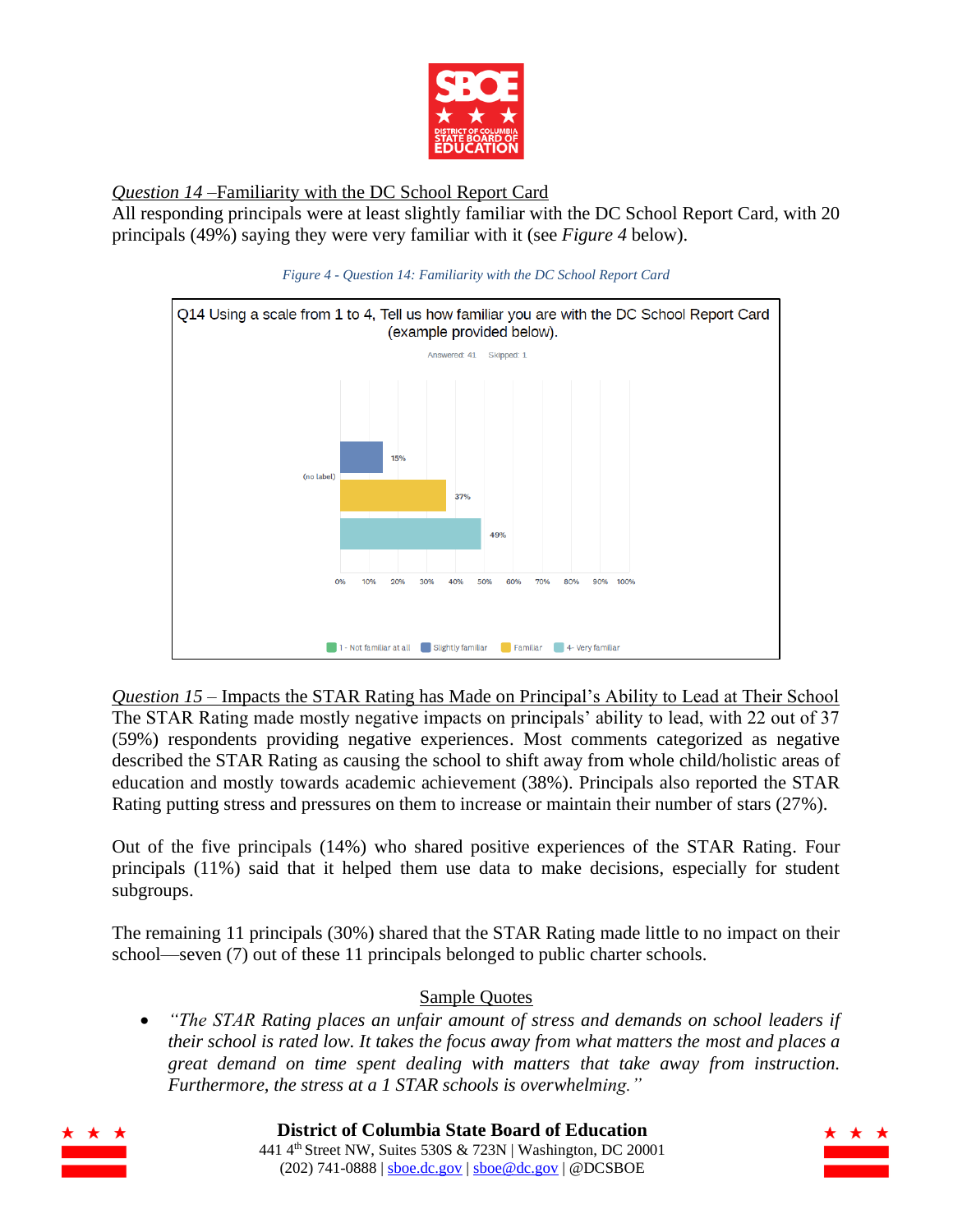- *"The STAR Rating leaves me feeling super vulnerable as a leader as I saw schools move up and down drastically over a year even though their academics remained the same. It does not take into account metrics such as incomplete funding, leadership development, shifting populations within the city, etc."*
- *"The STAR Rating has further shined a light on PARCC as the defining measure of my school's quality. Because PARCC scores can vary so much from year to year, the STAR Rating can fluctuate as well, giving families and the public an incomplete perception about what to expect by choosing my school."*
- *"The weight of student growth year over year is significant and should continue to be used to measure high quality schools, while also balancing that with strong outcomes for students, especially comparing those outcomes to outcomes for students of similar demographics in other schools."*

### <span id="page-10-0"></span>*Question 16* – Indicators That Would Provide an Accurate Picture of School Quality

Asked to select indicators<sup>8</sup> principals would generally want to see **included in the STAR Framework**, *the top four* were:

- 1. Academic growth on ELA/math (50%)
- 2. A measure of socio-emotional learning (46%)
- 3. Student safety (44%)
- 4. Growth in English-language proficiency (42%)

The four *least* popular indicators were:

- 1. Teacher/staff retention (12%)
- 2. Suspension rates (14%)
- 3. Students' SAT scores (19%)
- 4. 4-year graduation rate (33%)

Asked to select indicators principals would generally want to see included in the **DC School Report Card but not the STAR Framework and Rating**, *the top four* were:

- 1. Student safety (72%)
- 2. Students' SAT scores (67%)

<sup>&</sup>lt;sup>8</sup> Indicators that respondents could choose from were color coded, with blue text offering indicators currently used in the STAR Rating, and orange text offering indicators not currently used in the STAR Rating. *Blue text indicators* (featured in the current STAR Framework) included: The percentage of students who have reached "proficiency" on PARCC ELA/ and math assessments, Annual test score growth of students in ELA and math (ES/MS only), Growth in English language proficiency (for English Language Learners), Students' SAT scores (HS Only), Progress of students most in need, Proportion of students who have re-enrolled at the school in the following year, Attendance rates, AP/IB participation and/or performance (HS only), 4-year graduation rate (HS only). *Orange text indicators* (not currently in the STAR Framework) included: Growth in reading achievement at 1st and 2nd grades, Suspension rate , A validated indicator of school climate, A measure of a well-rounded curriculum, including a curriculum rich in social studies, sciences, and the arts, Teacher/staff retention, Student safety, A measure of socio-emotional learning. Note that the first five *blue text indicators* were considered academic indicators, as well as the first *orange text indicator* listed.



### **State Board of Education of the District of Columbia**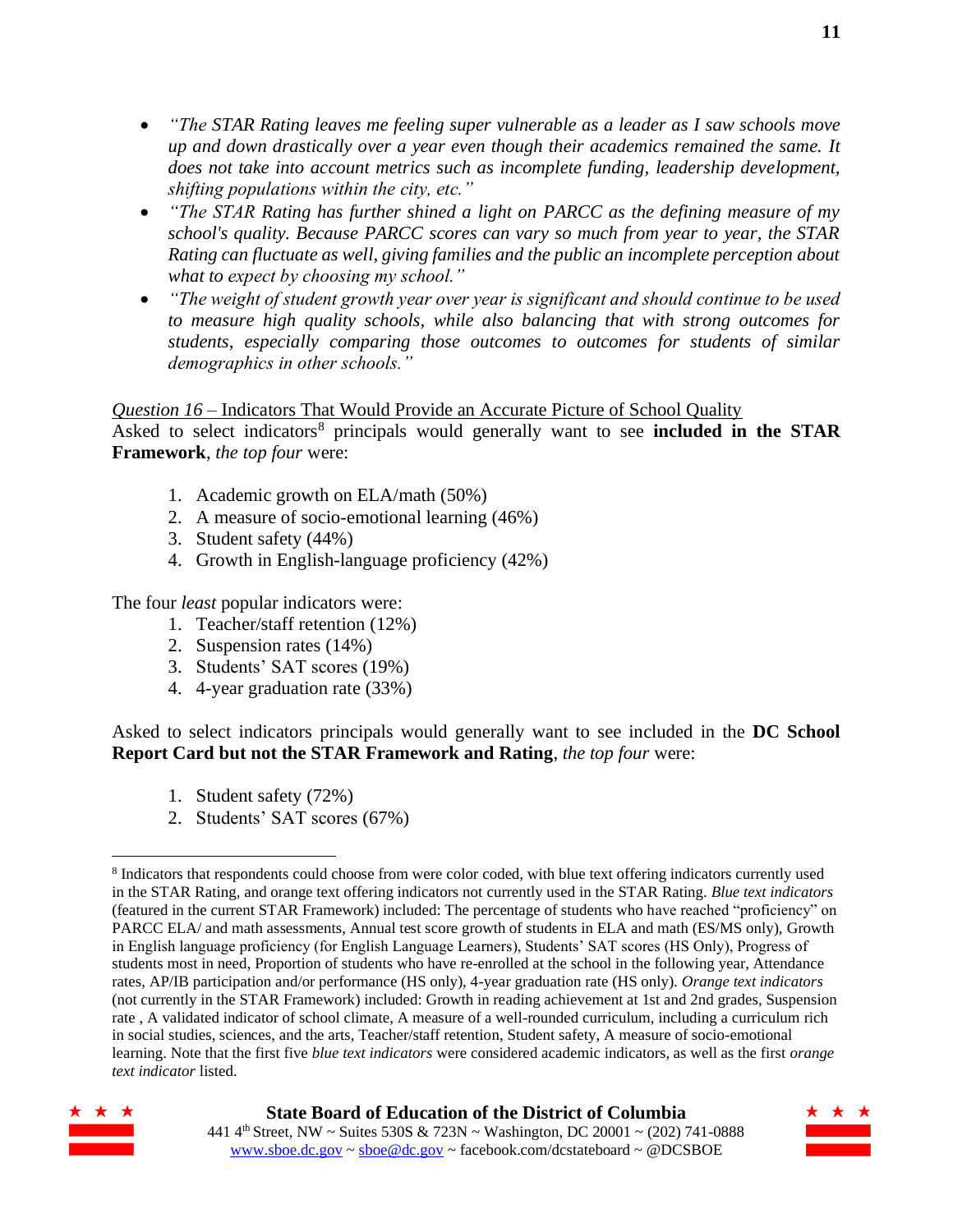- 3. Teacher/staff retention (62%)
- 4. The percentage of students who have reached "proficiency" on PARCC ELA/math assessments (60%)

The four *least* popular indicators were:

- 1. 4-year graduation rate (33%)
- 2. Student re-enrollment (35%)
- 3. A measure of a well-rounded curriculum (38%)
- 4. School climate indicator (42%)

<span id="page-11-0"></span>*Question 17* – Indicators That Should be Included in the STAR Rating or Publicly Reported That Would Provide an Accurate Picture of Their School's Quality

Asked which indicators should be included in the STAR Framework and Rating that would provide an accurate picture of their school's quality, 20 principals provided one, or a combination, of the following *top three indicators*:

- 1. Student-centered indicators (i.e., individual education plan (IEP) progress, language immersion, etc.) (50%)
- 2. Student/parent satisfaction (30%)
- 3. Resources and services available at the school (i.e., wraparound services, structural integrity of the building, etc.) (25%)

## Sample Quotes

- *"I think the condition of the building should be of public record as well. Some schools have been modernized while others are waiting on the list. School environment matters."*
- *"Quantitative measures are always an incomplete picture of human endeavors, like education. I am wary of checking the box to include any of these in a quantifiable STAR Rating because they inherently leave out part of the picture. Perhaps family feedback via Panorama survey could be valuable to add."*
- *"I'm not sure how to capture this, but our school is a community school, and we provide significant services and supports through our wraparound partnership. This is invaluable to families. I do think leadership and teacher retention numbers are important. Having worked in charter and district schools, I see the major difference in schools that have a majority of teachers in the first three years of their career versus more diverse teams."*
- *"A more thorough description of the school demographics, as well as qualitative descriptions of offerings, activities and outcomes."*

### <span id="page-11-1"></span>*Question 18* – Indicators that Help Principals Focus on Supporting Their School's Specific Population/Community and their Needs

Asked specifically which indicators should be included in the STAR Framework and Rating that help principals focus on supporting the needs of their school and specific student populations/community needs, 23 respondents shared *the top three indicators*:

1. Student/family satisfaction and school climate metrics (52%)



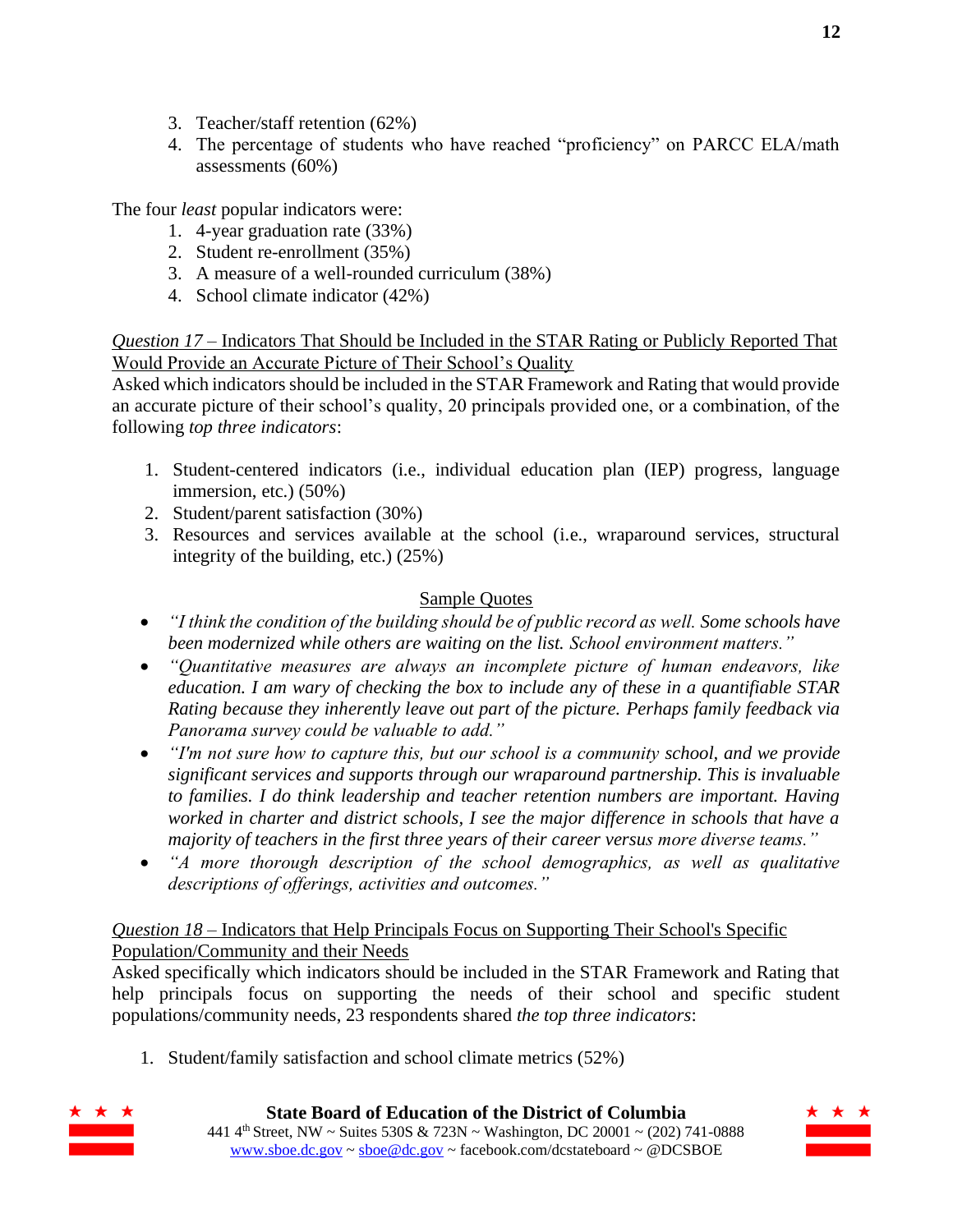- 2. Growth on academic assessments (48%)
- 3. Quality and training amongst school staff (22%)

#### Sample Quotes

- *"I think there should be some measure for SEL growth and support. We are in a pandemic. We would be remiss if we did not seize this moment to measure how effective we are as educational practitioners if we do not measure our growth and effectiveness in SEL."*
- *"Indicators around breadth of experiences, joy to be in school, supports available, would all be helpful."*
- *"As long as PARCC remains the main indicator, it will be what my school is pressured to improve (at the expense of more holistic experiences). Including more metrics that focus on cross-curricular work, additional subjects, special subject areas, etc., will help push the district to align resources and accountability around those areas as well."*
- *"Indicators that highlight the growth specific student groups are making—student A's growth from year 1 to 2, rather than comparing student A's growth in 2019 to student B's growth in 2020."*

#### <span id="page-12-0"></span>*Question 19* – Metrics that Detracted from Helping Principals Focus on Focus on Supporting Their School's Specific Population/Community and their Needs

Out of 26 responses, 15 principals (58%) shared that academic achievement indicators detracted from helping them focus on supporting the needs of their school and specific student populations/community needs. Five principals (19%) shared attendance and enrollment indicators. Few other indicators were noted by respondents.

#### Sample quotes

- *"Overall, PARCC test scores are a frustrating metric. While important for the work we do as a school, it often is over-weighted in the public's view. It sends the wrong message to parents and is more reflective of socio-economic status than the work going on in the school."*
- *"Test scores detract from overall quality of school view—some only concentrate on that metric—not improvement, not culture, safety, etc."*
- *"Schools cannot control attendance, especially when students are in self-contained classes and miss the bus, or when parents often don't bring their elementary-age students to school. In addition, student re-enrollment should be removed as gentrification is a thing, and many families are being forced out their homes/neighborhoods. Lastly, teacher retention should be eliminated as teachers retire, change careers, and vision."*



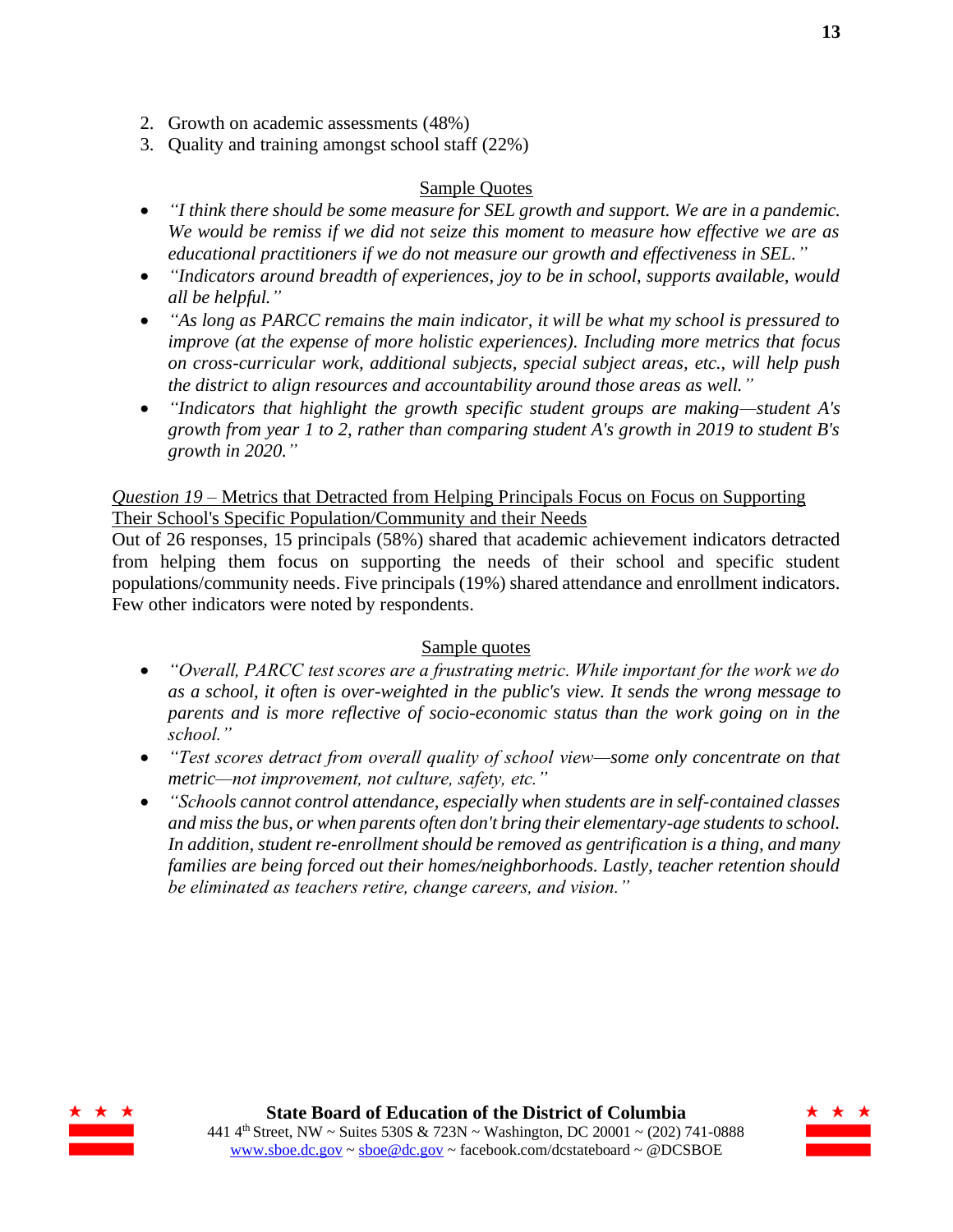

<span id="page-13-0"></span>*Question 20* – Weighting of Academic Proficiency Scores in the STAR Framework

A majority of respondents (66%) agreed that a students' proficiency level<sup>9</sup> on math and ELA tests should not be an important part of a school rating because it depends more on how many of the school's students have already reached proficiency or are close to it than on how effective the school is. (see *Figure 5* below).





<sup>9</sup> Proficiency level, also known as academic achievement, is focused on test scores, rather than academic growth on test scores.



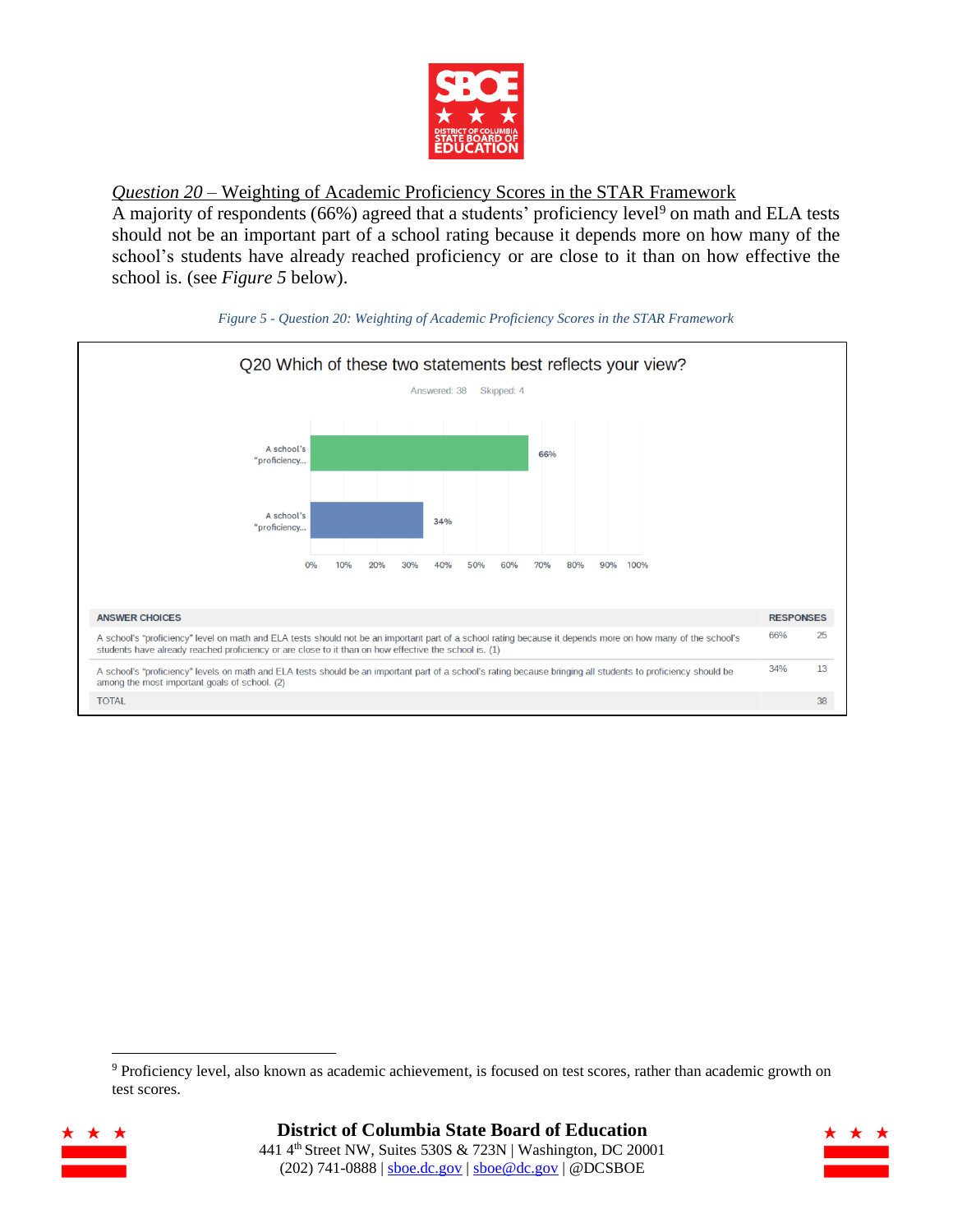

<span id="page-14-0"></span>*Question 21* – Supports Received Based on the 2019 STAR Rating

Most principals (68%) disagreed that their school received supports (e.g., extra funding, teacher training, materials/supplies, tutors) based on their schools 2019 STAR Rating. Over a third (35%) completely disagreed with this (see *Figure 6* below).





#### <span id="page-14-1"></span>*Question 22* – How, if at all, do you recommend connecting a school's rating to its getting assistance?

Out of 21 responses, the top two themes that clearly stood out regarding tying a schools STAR Rating to assistance were:

- 1. Tying supports to indicators, regardless of the school's STAR Rating (29%)
- 2. Use the STAR Framework student subgroups to identify areas of need (24%)

## Sample Quotes

- *"All schools should receive support based on areas that need support, not just schools with lowest overall performance."*
- *"Excessive funding is often given to schools that receive a STAR Rating of a 1 and 2, and schools that perform well are left to figure it out with limited resources."*



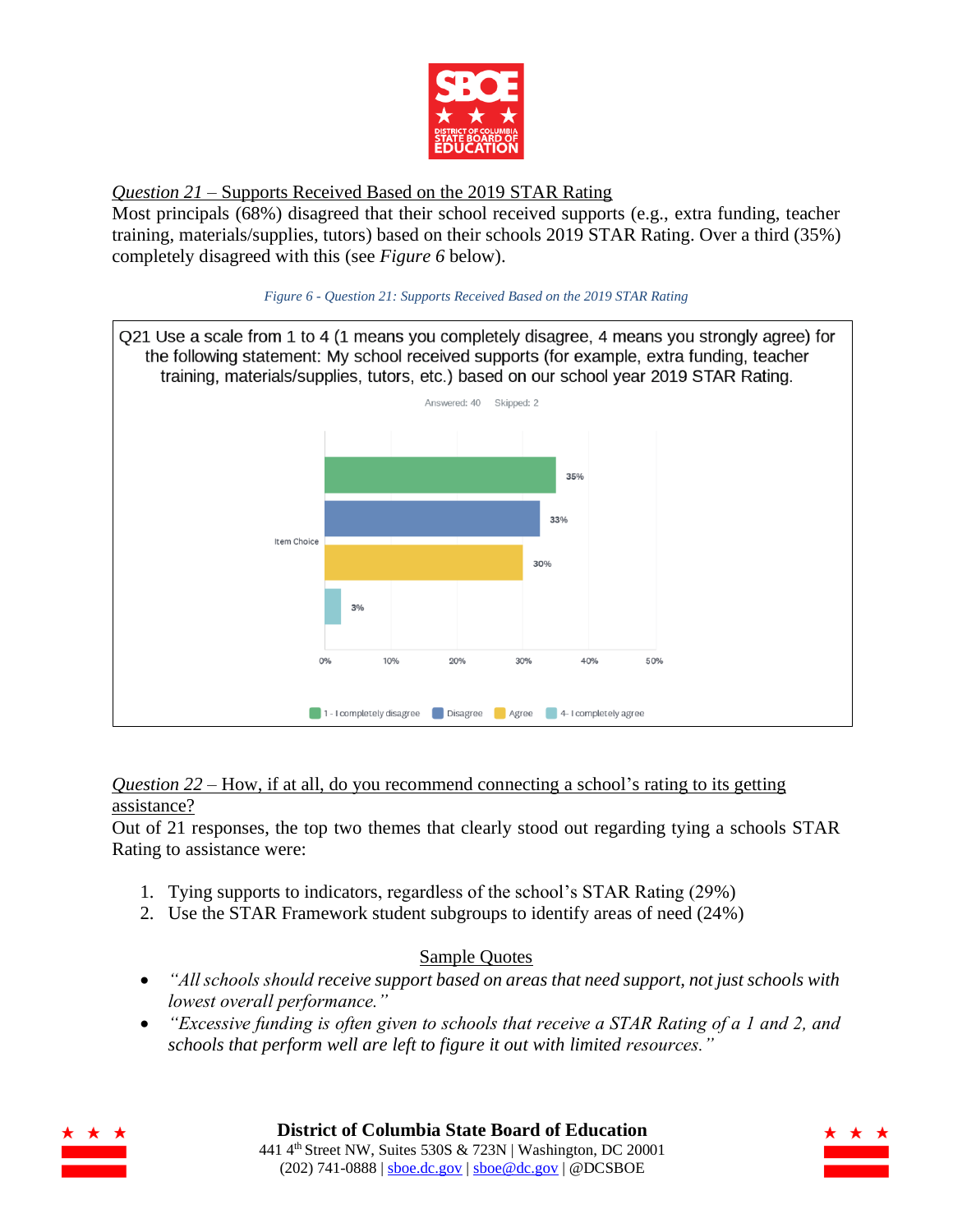- *"Our student population and demographics should be an indicator for supports. Because of our star rating, we did not receive additional funding to support other initiatives. We still need support in our special education department as well as with social emotional learning."*
- *"Access to programmatic support in an area that a school may be struggling (ELL for example)"*

<span id="page-15-0"></span>*Question 23 – Please share any thoughts you have on creating a better connection between a school's STAR Rating and the assistance it would get (from OSSE, the school's LEA, etc.)*

Out of 18 responses, the *top two themes* that clearly stood out regarding creating a better connection between a school's STAR Rating and the assistance it would get were:

- 1. Decouple from the STAR Rating (22%)
- 2. Include input from school leaders, staff, and families (22%)

## Sample Quotes

- *"Because the STAR Rating does not accurately reflect how a school serves its students, tying it to funding is extremely unfair."*
- *"Individual schools need individual support."*
- *"Support should look more like listening to school leaders and teachers and families to identify needs and truly understand the school community rather than outside support providers assigning compliance tasks that may not meet the needs of the community."*
- *"The STAR Rating does not reflect the thoughts of Black and Brown families. Make a conscious effort to get their input."*

### *Question 24 – What, if any, impact has the STAR Rating had on your school's actions, behaviors, and/or school policies, if any, for better or worse. [Open-ended]*

The STAR Rating mostly made little to no impact on a respondent principal's school's actions, behaviors, and/or school policies, according to 11 out of 27 respondents (41%), or negative impacts according to another 11 principals (41%). Five principals (19%) cited added pressure to market their schools to communities and brace for enrollment issues.

Seven out of 27 respondents provided positive impacts, including five principals (21%) sharing that it motivates their school to improve student achievement and close opportunity gaps.

### Sample Quotes

- *"The STAR Rating has had the impact of putting additional pressure on the school, without any visible benefits."*
- *"It tarnishes our community reputation. Who wants to attend a school rated as two star?"*
- *"Motivates us to receive five stars and pushes us to eliminate achievement gaps."*
- *"I think it has offered families an opportunity to compare/rank my school with others, including [public charter schools], which has some positive effect. Otherwise, it hasn't changed our actions or behaviors as a school community."*



**State Board of Education of the District of Columbia**

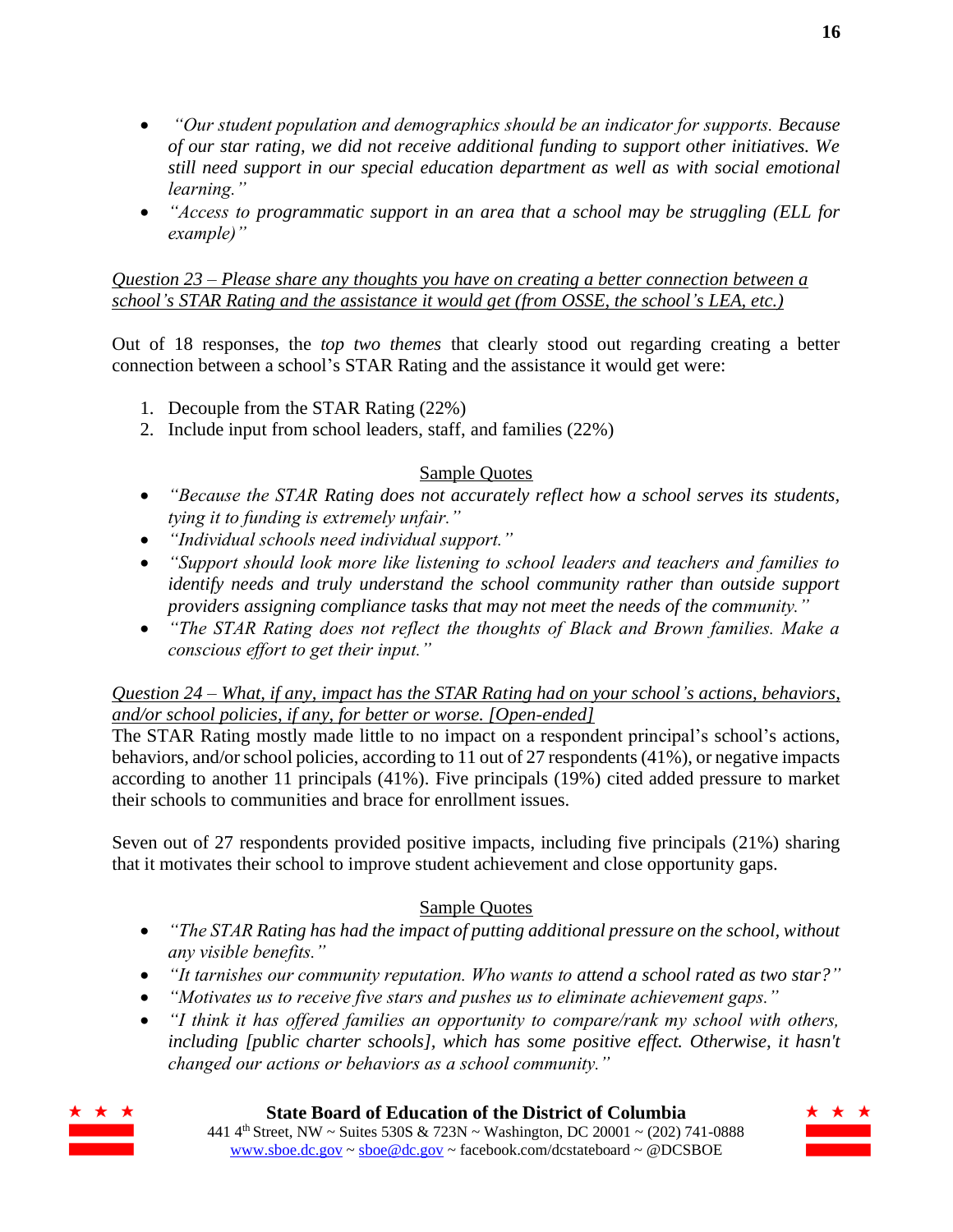<span id="page-16-0"></span>*Question 25* – Please note any thoughts you have and what, if anything, can be done to improve the STAR Rating or its use.

Out of 20 responses, the *top two themes* that stood out for improving the STAR Rating were:

- 1. Decrease weighting on academic achievement indicators (40%)
- 2. Include input from school leaders, staff, and families (20%)

### Sample Quotes

- *"There is too much of an emphasis on PARCC scores as the ratings are calculated now."*
- *"More balanced focus on things beyond test scores."*
- *"More sessions to train families on how to use STAR rating as one set of data, combined with other information to understand a school community and how family priorities can fit in to the school selection process."*
- *"There needs to be a parent opinion on the framework and one for the students"*
- *"Find a way to ensure that the label does not deter families near the schools from enrolling because of the rating."*



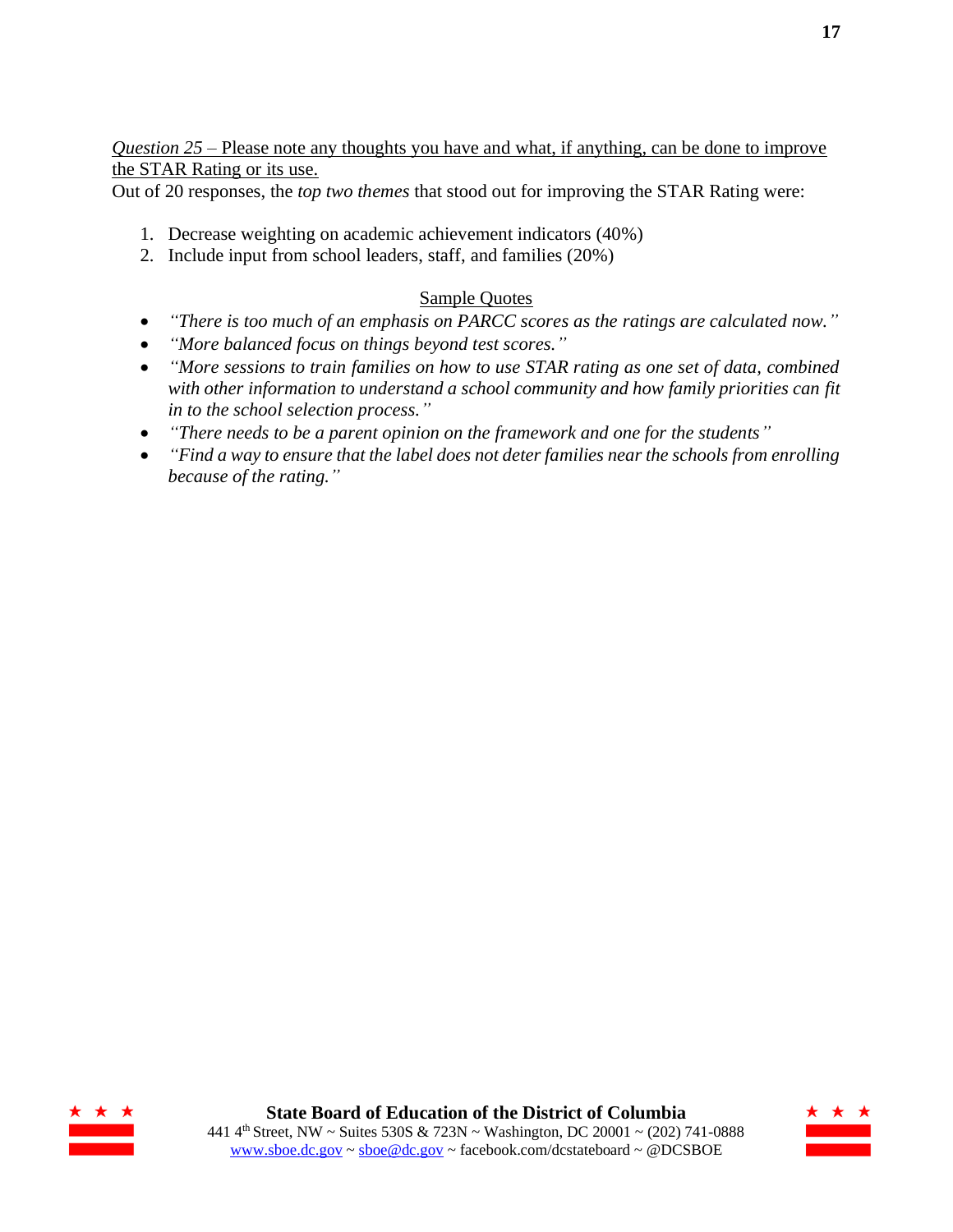

# **Principal Survey Methodology**

<span id="page-17-0"></span>Surveys were distributed to DC Public School (DCPS) and public charter school principals in all eight wards via email on July 19, 2021; the survey closed on September 13, 2021. The email contained a link to a 25-question Survey Monkey Principal Survey.

# **Principal Respondent Demographics**

## <span id="page-17-1"></span>*School Level<sup>10</sup>*

- Elementary school  $-23$  principals (55%)
- Middle school 9 principals  $(21\%)$
- High school 5 principals  $(12\%)$
- Education Campus 5 principals  $(12\%)$

### *School Type*

- DC Public School (DCPS) 22 principals (52%)
- DC public charter school  $-20$  principals (48%)

## *Title I Status*

- Title I school 34 principals  $(81\%)$
- Non-Title I school 8 principals  $(19\%)$

### *Ward*

- Ward  $1 7$  principals  $(17%)$
- Ward  $2 2$  principals (5%)
- Ward  $3 2$  principals  $(5\%)$
- Ward  $4 9$  principals  $(21\%)$
- Ward  $5 5$  principals (12%)
- Ward  $6 5$  principals (12%)
- Ward  $7 7$  principals  $(17%)$
- Ward  $8 7$  principals (17%)

*Years Experience as a Public School Principal in D.C.*

- Two years  $-3$  principals (7%)
- Three years  $-3$  principals (7%)
- Four years  $-5$  principals (12%)
- $5-10$  years  $-23$  principals (55%)
- $11-20$  years  $-3$  principals (7%)
- 20+ years 2 principals  $(5%)$

<sup>10</sup> Pre-K 3-4 grades was not an option in this survey.